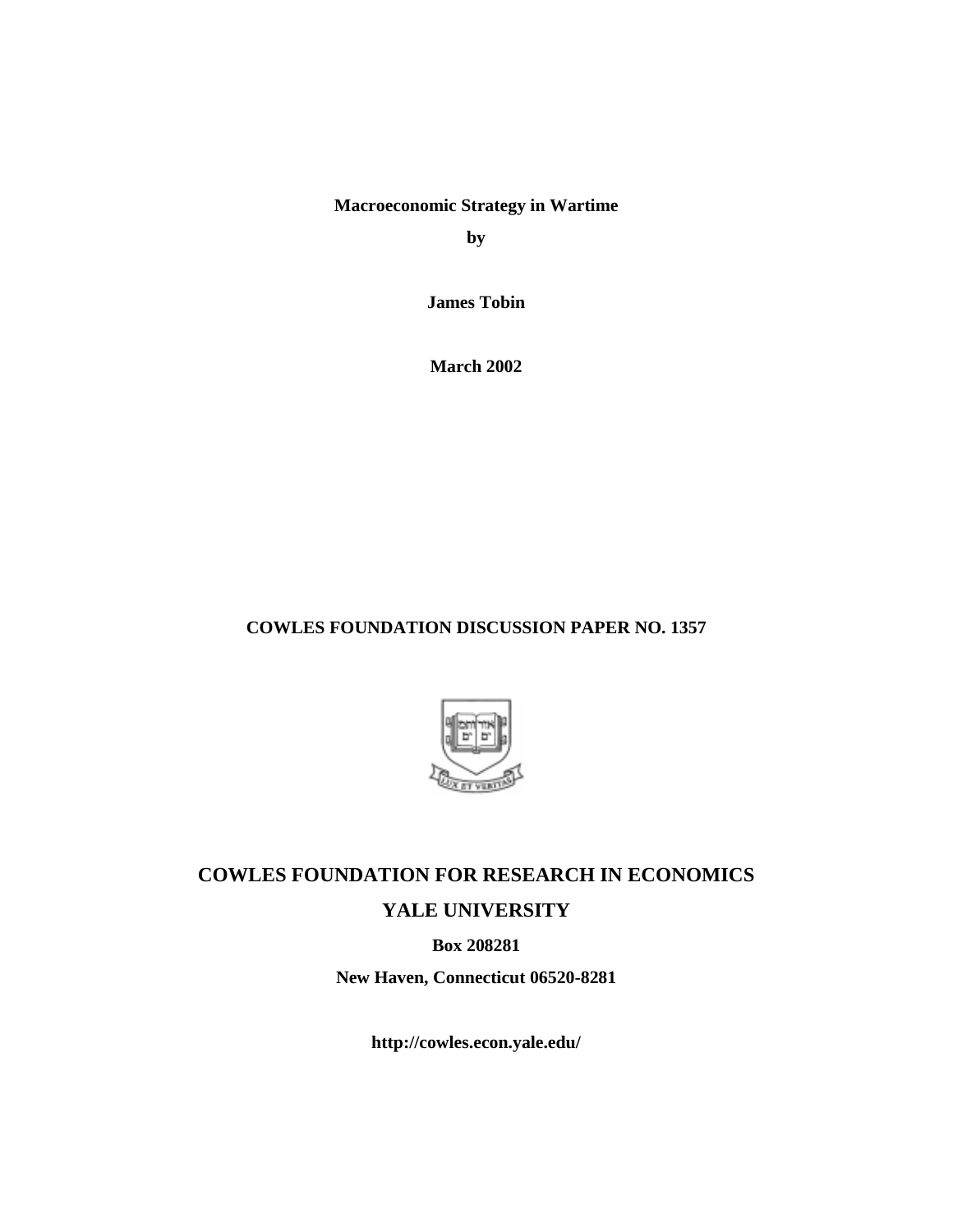## **MACROECONOMIC STRATEGY IN WARTIME**

James Tobin

February 10, 2002

## **Abstract**

In 2001–02 the United States has been hit by two quite different shocks, terrorism and recession. As usual in time of war, national defense is the highest priority for use of the country's resources. Although the opportunities for international warfare are limited, the challenges to the homeland are virtually unlimited. The president's fiscal year 2003 budget includes \$48 billion additional for the military and \$38 billion additional for homeland defense. Given the gravity of the threat, it is hard to understand why new expenditures are not undertaken as soon as and as large as possible. This would also be timely for stimulus to the economy, more effective than tax cuts and other proposals — with the nation in peril, the country is ready to make sacrifices, not to enjoy further tax reductions. Pearl Harbor in December 1941 occurred with the economy not yet recovered from the Great Depression, with unemployment still 10 per cent. Expenditures for war were increased sharply and rapidly, and full employment was restored in 1943.

*Keywords:* Fiscal, War, Recession, Stimulus, Tax, Deficit

*JEL Classification:* E6

The US economy suffered two quite distinct shocks in year 2001. First was the business cycle recession, raising unemployment from four to six percent and depressing production, prices, incomes, and asset values — familiar events which Americans had been spared most of the previous decade. Recovery is coming, it is generally agreed, revival of Demand for goods and services by consumers, businesses, governments, and foreign customers. Supply is no problem. The nation has the workers, materials, productive capacity and technology to respond to much higher demands.

How stimulate spending? By still lower interest rates? The Federal Reserve cut its key rate eleven times last year, from 6 percent to 1.75 percent. Or should the Fed husband those remaining 175 basis points of the Federal Funds rate for possible future needs? It seems weak strategy,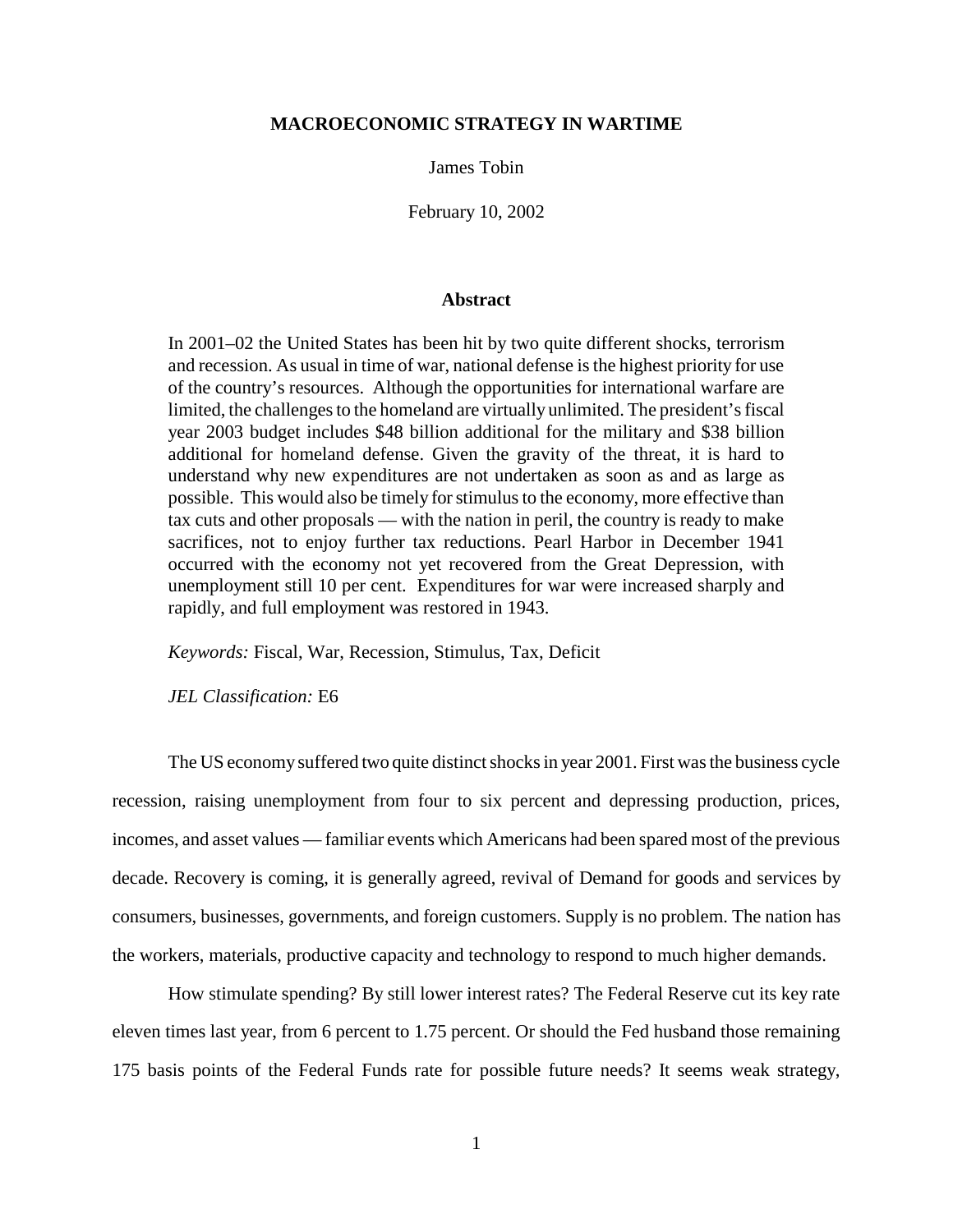deliberately keeping monetary policy too tight. To avoid a liquidity trap, the Fed should try to lower longer term rates and loosen bank credit.

By cutting taxes again? A large cut, estimated to add up to \$1.6 trillion in this decade and permanently to deprive the federal government of two of the 16 percentage points of national incomes it now collects. Later last year refunds of \$300 per federal income taxpayer were distributed. Debate continues on further federal fiscal stimulus to demand.

The second blow was the terror of September 11, wholly beyond expectation and experience; it is still potentially terribly dangerous and costly. The worldwide war against terrorism and the protection of the homeland are the highest priority uses of the nation's resources today. President Bush has proposed in his budget for fiscal year 2003 (which begins October 2002) additional military spending of \$48 billion (about I/2 of 1 percent of GDP) and new outlays of \$38 billion (4/10 of 1 percent) for homeland security. To protect the American people against terrorist attacks, to the degree of safety we took for granted before September 11, if at all possible, will take large expenditures for many years. At stake are buildings, airways, railroads. ships, ports, communications, theaters, stadiums, utilities, highways, bridges, public health, mail deliveries, . . . almost every aspect of civilized life.

Why does the President delay acceleration of appropriations and spending for war on terrorism and homeland security until next fiscal year? Start now! By fortunate happenstance, these measures would also be very good anti-recession demand stimuli. Other stimuli, most of those debated by President and Congress, would contribute nothing to the nation's prime priorities. Indeed dollar for dollar government purchases of goods and services augment demand more than the tax cuts and dollar subsidies generally discussed, of which the recipients will generally choose to save at least part. And of course the direct demands of government are followed by the further spending of those who receive income by meeting the governments' needs — the once famous Keynesian multiplier.

The urgency of action on homeland security is especially great because much of the agenda

2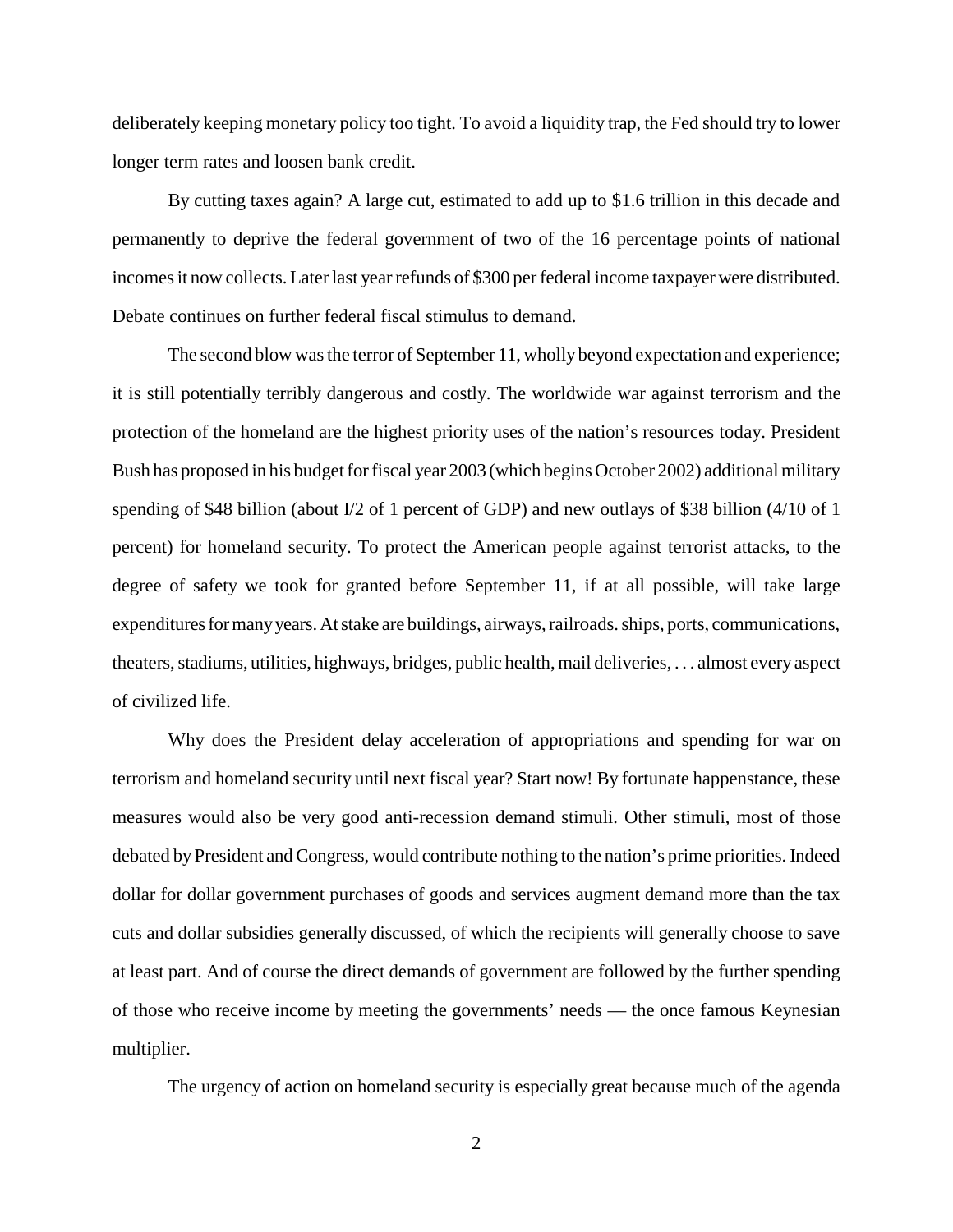is the job of state and local governments. The challenges and opportunities for these governments are critical. They will need to cooperate with each other and with the federal government. Yet the recession has drastically cut state and local revenues, while their politics and constitutions keep them from borrowing. President Bush and his Homeland Director should engineer generous new grants to state and local governments, meeting their regular responsibilities as well as the new needs of homeland security. It is important to sustain Medicaid and to attach to it financing of prescription drugs.

Further tax giveaways to individual and corporate taxpayers would be most inappropriate at this time. For one thing, it is quite uncertain that much of them would be spent while stimulus is needed. They would be temporary, and the beneficiaries other than the poor and liquidity-constrained might prefer to save funds for the future. Anyway it is an illusion to expect that a temporary burst of spending will jumpstart the economy like an automobile battery or prime it like a pump. The state of American business is probably little different today from what it would have been without the \$300 or \$600 income tax refunds of 2001. More important, the President is calling on the American people to make sacrifices to win the world war and protect the homeland. They are willing, indeed eager. Surely those sacrifices do not include still a third set of tax cuts within this president's young term. At this rate, with tax cuts the invariable prescription for whatever ails the national economy, there won't be any taxes left to cut. The advocates of tax cuts allege that tax rates are the highest in history. But it is illegitimate to count social insurance contributions because these are transfers from person to person and are not used to finance government activities.

President and Congress are right to place the emergencies post 9/11 ahead customary concerns of fiscal prudence, letting the federal budget go into deficit and the federal debt to rise. One function of federal deficits and the path of the debt is to share costs and hardships equitably across generations. It is reasonable to shift some of our present burdens to taxpayers of coming decades. The straightforward way to do this is to offset some of today's urgent expenditures and deficits by suspending some of the tax cuts scheduled for later years in the legislation of 2001.

3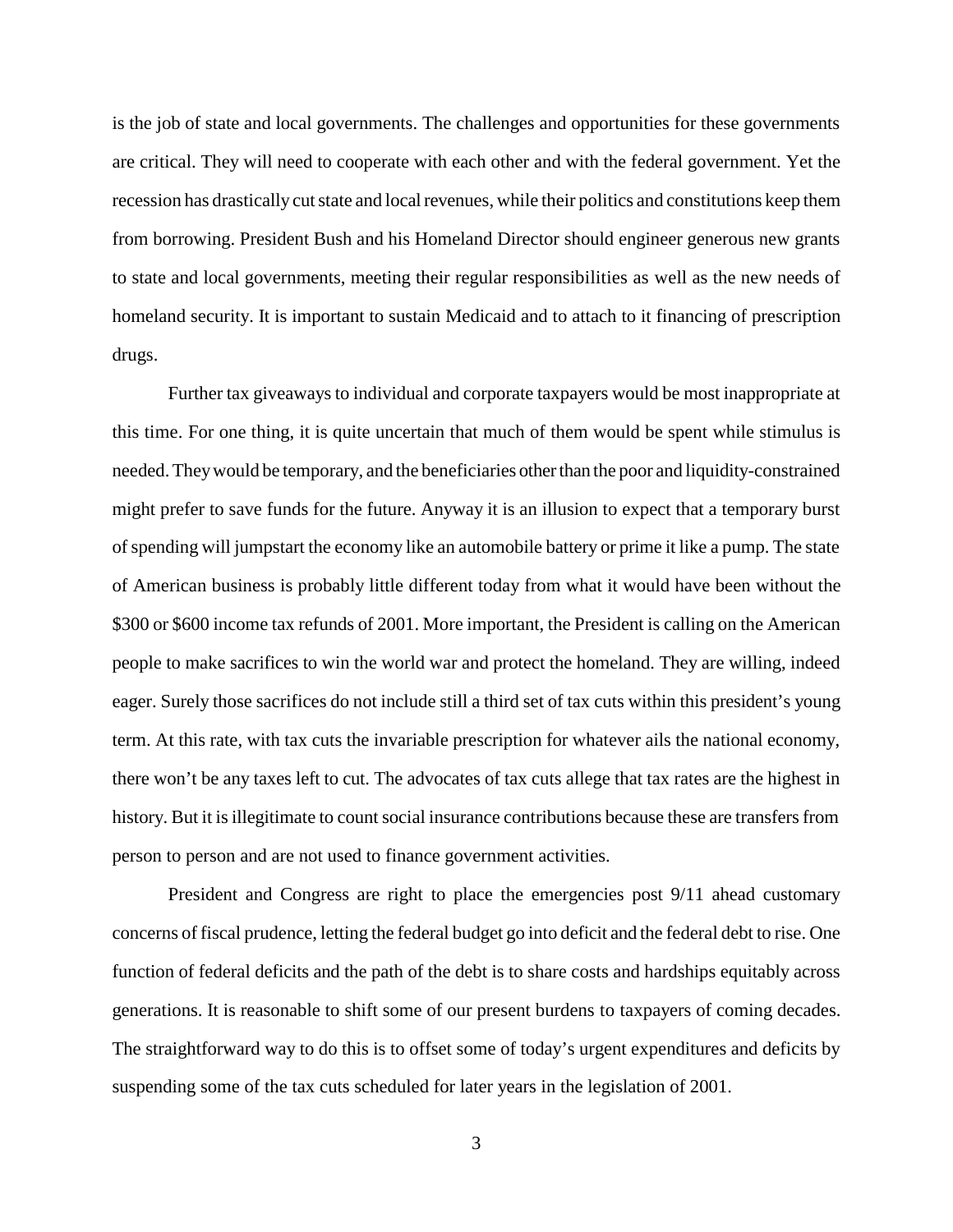If 9/11 type disasters had occurred during the full employment, steady growth, and prosperity of the 1990s, then the new demands of war and homeland security would have had the same priority, but the labor and other resources required would have had to be drawn from other uses. That would have entailed tight money and high interest rates and restrictive fiscal; policy as well, including most likely tax increases. It would have been painfully obvious, as it is not now, that the disaster imposed sacrifices on the American people. If and when full recovery from the present recession somehow occurs, our economy will be in that situation. The Kennedy–Johnson tax cuts of 1964–65 worked as intended to restore and sustain full employment but they overstimulated demand once the burdens of the Vietnam war took priority. Now too it could easily happen that tax cuts welcome in present circumstances will turn out to be embarrassingly excessive in more prosperous times, given the burdens and threats of terrorism. This is especially true given the political obstacles to raising tax rates once reduced, even when the cuts were initially advertised as temporary.

This is no time for an ideological campaign to reduce the shares of government activity in the economy. Let governments handle the requirements of world terrorism and homeland security they can do best. Inevitably they will buy most of the goods and services they need from the private sector. But if it's better that airport screeners be public employees, so be it.

The attack on Pearl Harbor December 7, 1941 was, like the terrorist attacks of September 11, 2001, a wake-up call, suddenly focusing the nation on its vulnerability to foreign enemies. The President, Franklin D. Roosevelt then, George W. Bush now led the nation's response.

In both cases the economy happened to be performing below par at the time of attack. In 1941 the American economy had still not recovered from the Great Depression of 1929–33. Although the 1929–30 levels of production and income had been restored, unemployment at ten percent remained stubbornly high. A setback to the recovery had occurred in 1937–38. Like George W. Bush today FDR needed both economic stimulus and war fighting. On both counts economic mobilization was the answer, and FDR wasted no time. He asked immediately for new military appropriations of more than \$100 billion, in an economy with 1941 GNP of \$125 billion, of which federal purchases